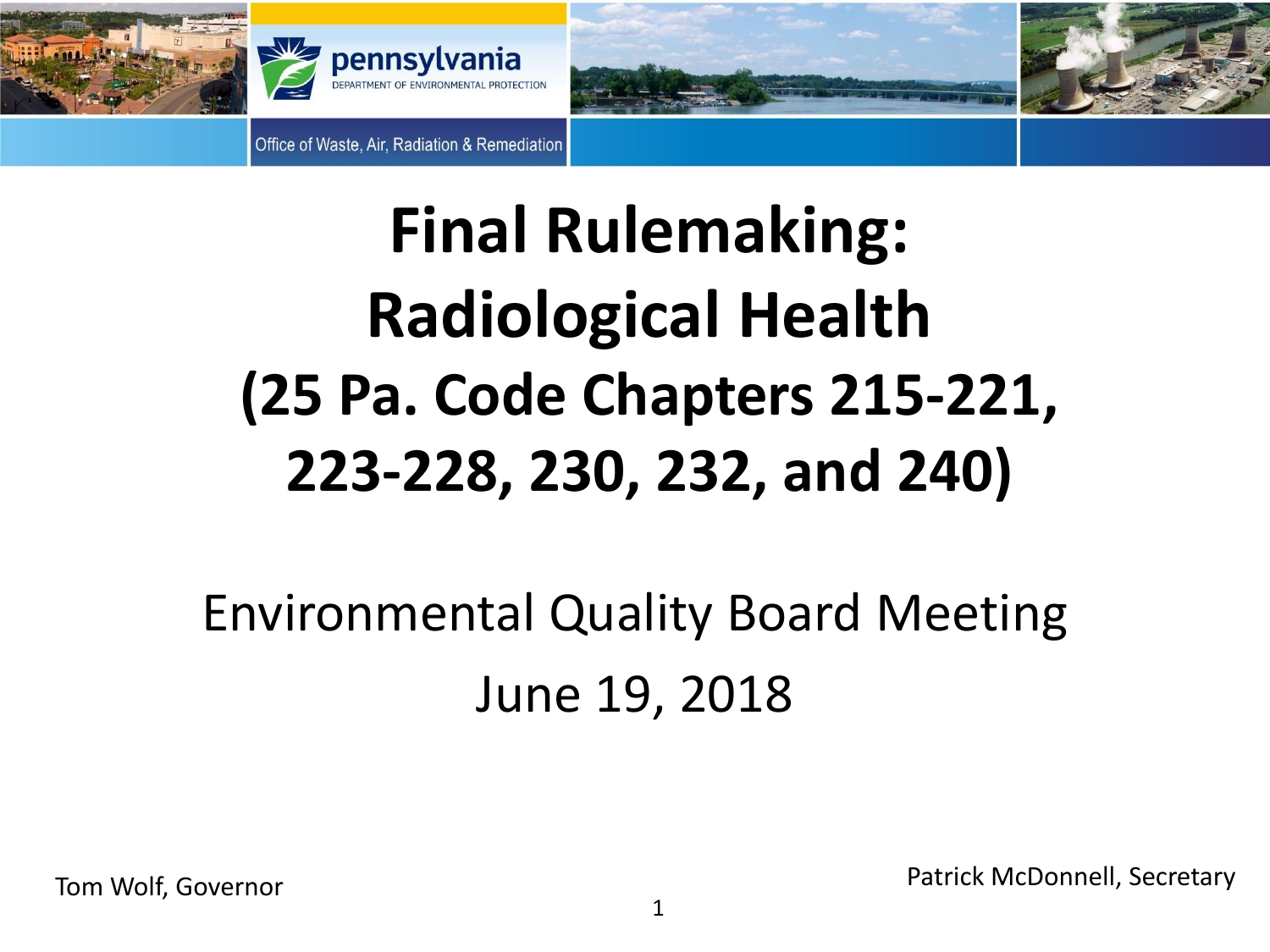#### Purpose

- Update radiological protection standards and oversight of the use of sources in response to technological advances.
- Update radon certification standards and testing and mitigation protocols and requirements.
- Regulations last updated in 2009.

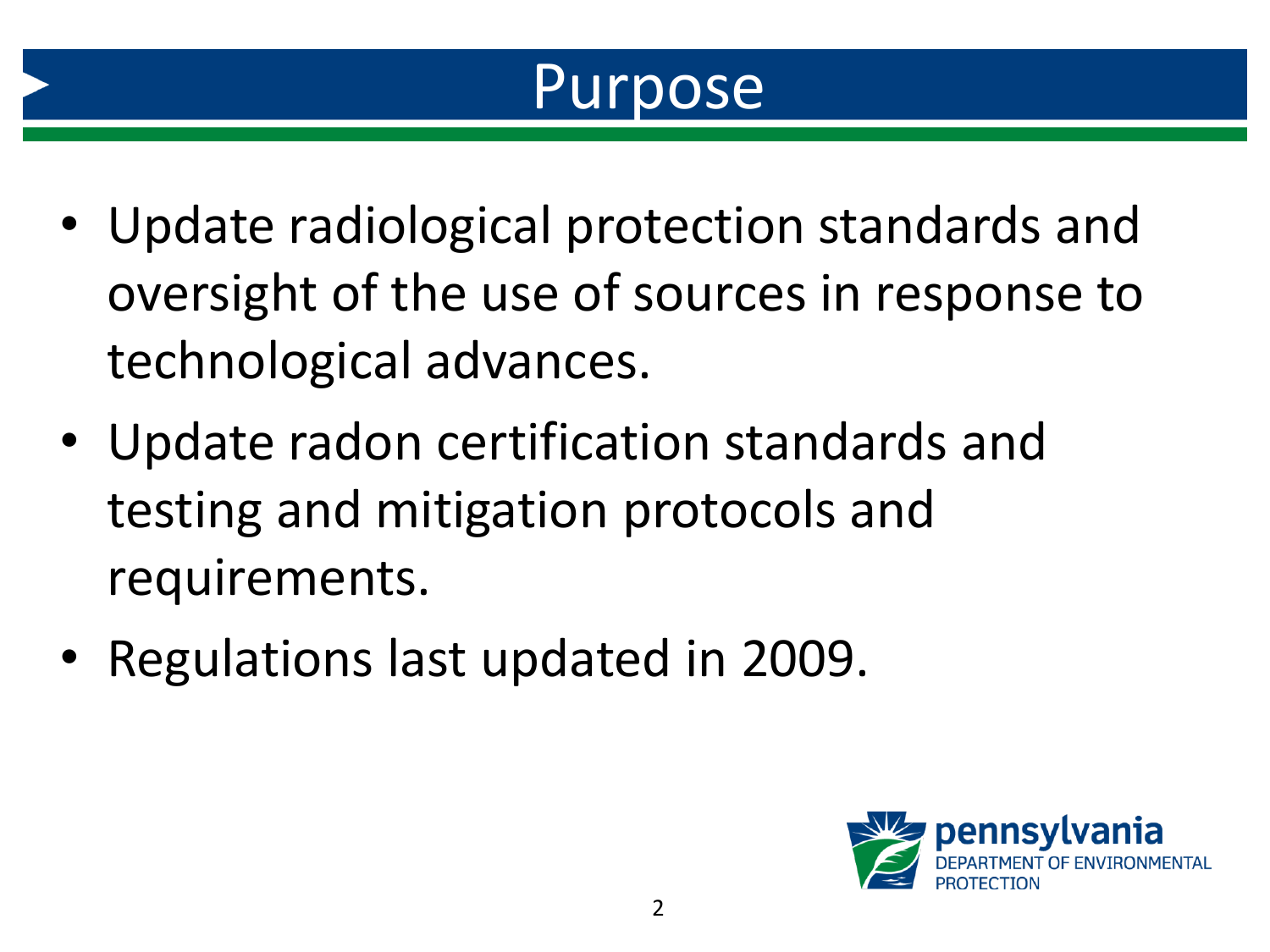

- Ensure that trained professionals are operating radiation sources and add clarity for the regulated community.
- Ensure the safety of the public and workers from the harmful effects of radiation.

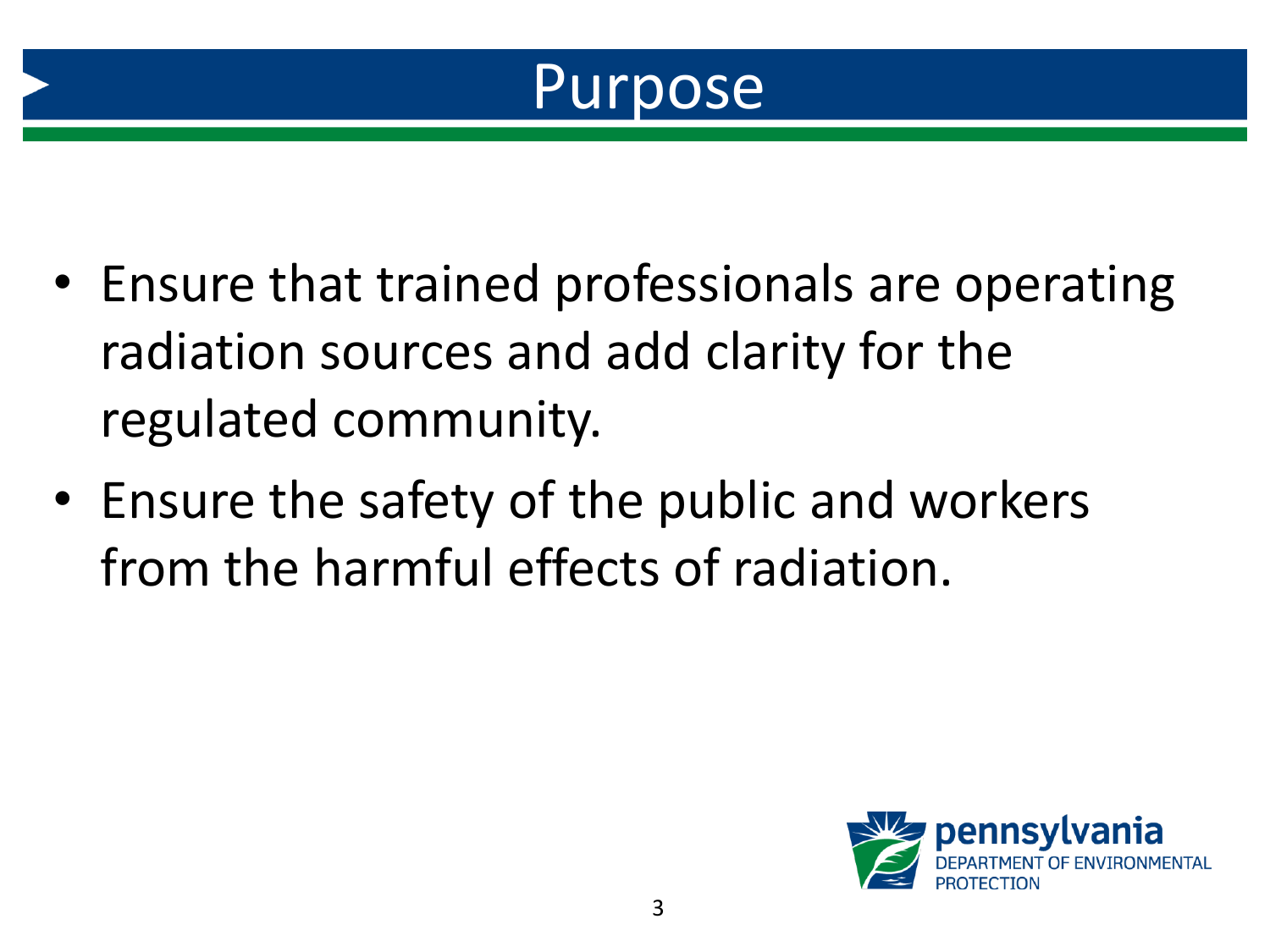#### **Statutory Authority**

- Radiation Protection Act, act of July 10, 1984 (P.L. 688, No. 147), 35 P.S. Sec. 7110.101, et seq.
- Section 13 of the Radon Certification Act ("Radon Act") (63 P.S. § 2013), which provides that the Department shall adopt rules and regulations to administer and enforce the Radon Act.
- Section 1920-A of the Administrative Code, April 9, 1929 (P.L. 177, No. 175), as amended, 71 P.S. Sec. 510-20. pennsylvania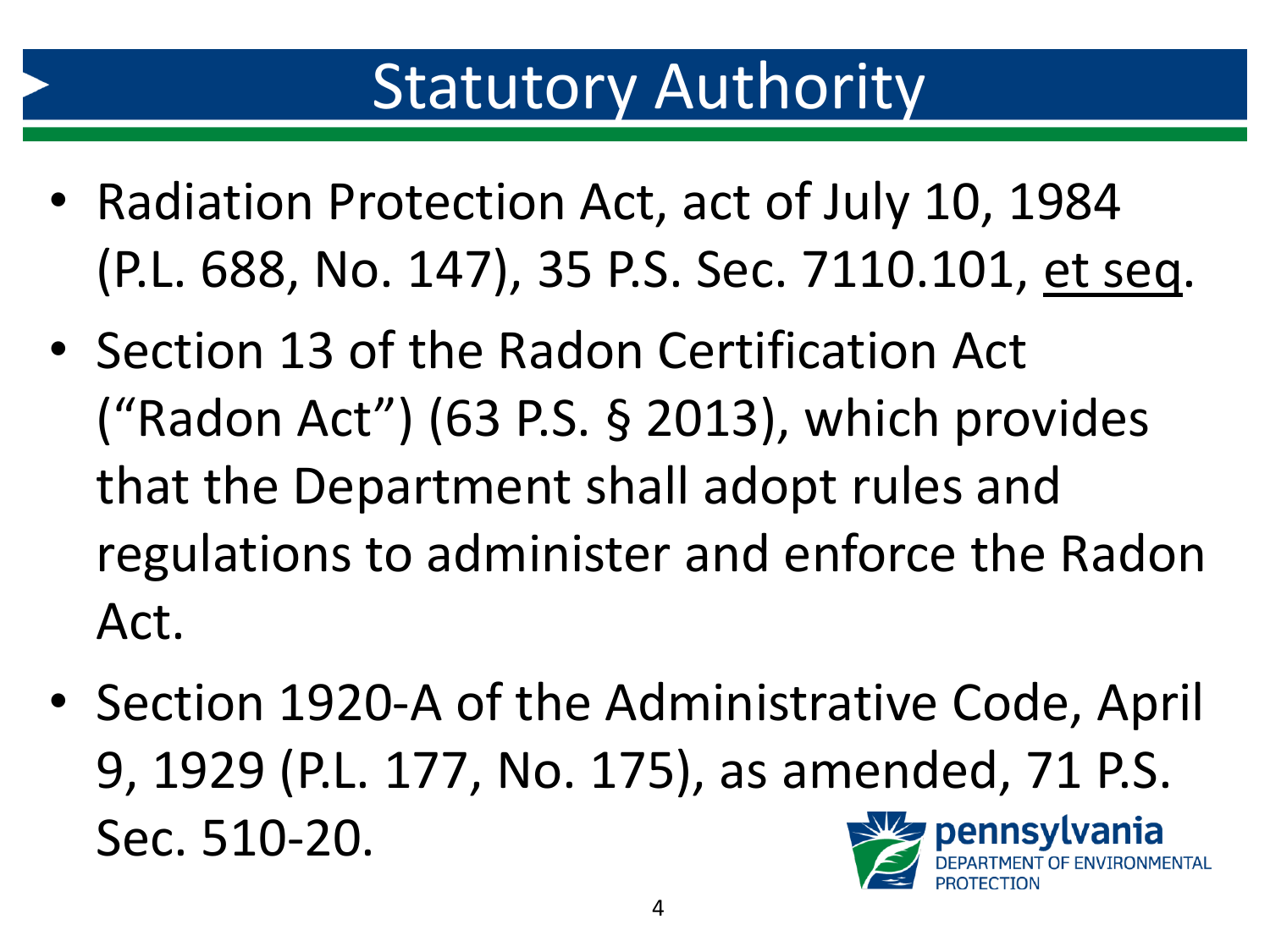## Important Changes – Radiological Health

- Add electronic brachytherapy licensure
- Accreditation of Diagnostic CT X-ray Systems
- Operator Qualifications
- Clarify continuing education/training requirements
- QA and QC
- Clarify Use of Nonmedical Use Device
- Lock-down of an abandoned radiation source device

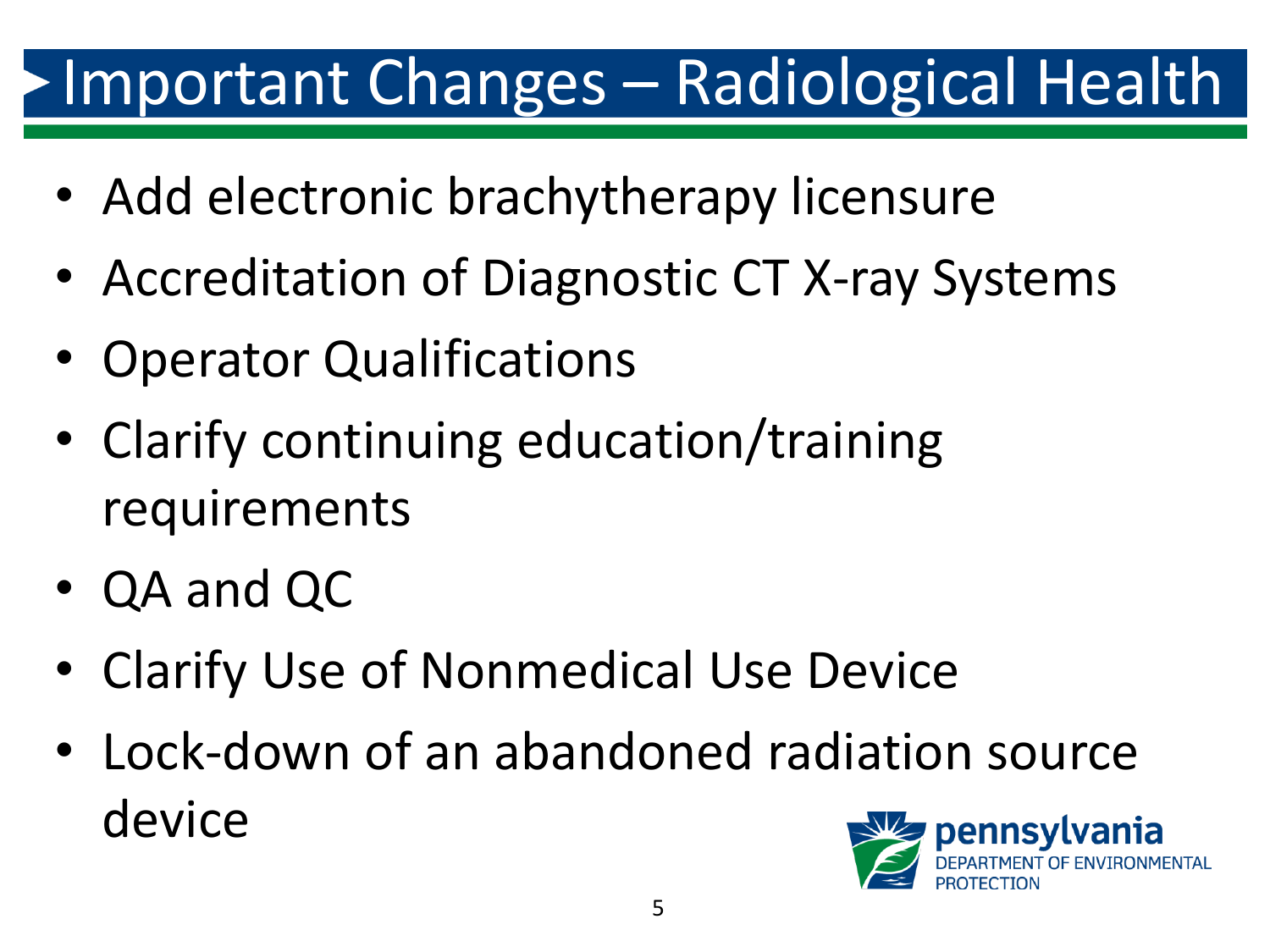#### Important Changes - Radon

- Certification exceptions and requirements
- Span of control requirements for firms
- Blind studies
- Remove duplicative continuing education credit hour requirements
- Codify testing and mitigation standards

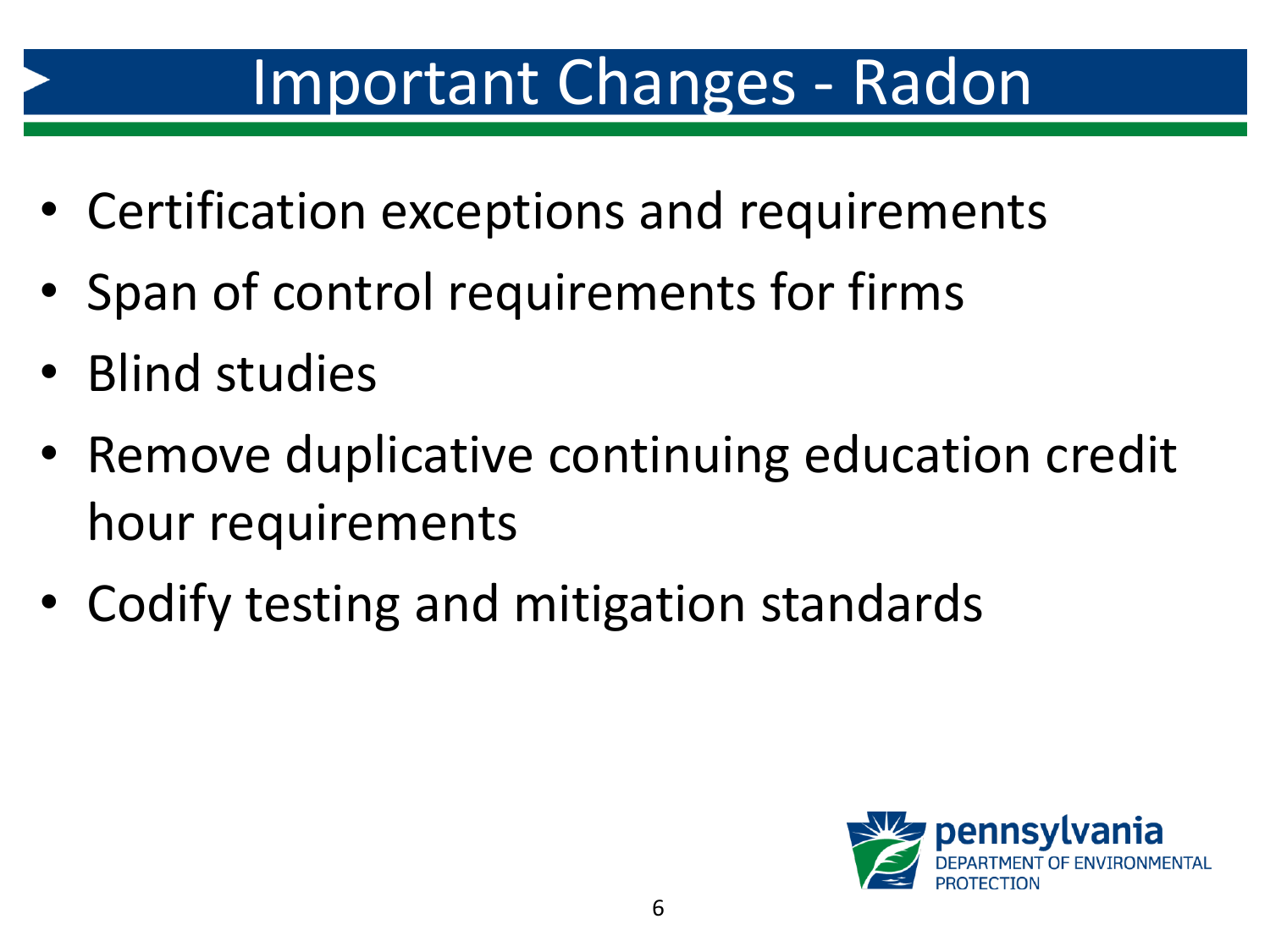## Public Comments

- Proposed Rulemaking published May 13, 2017
- DEP held webinars on May 31, 2017
- 24 commentators, including IRRC

Concerns include:

- Dose criteria
- Continuing education hours
- Qualified Medical Physicist requirements
- Physician Assistants utilizing fluoroscopy<br>

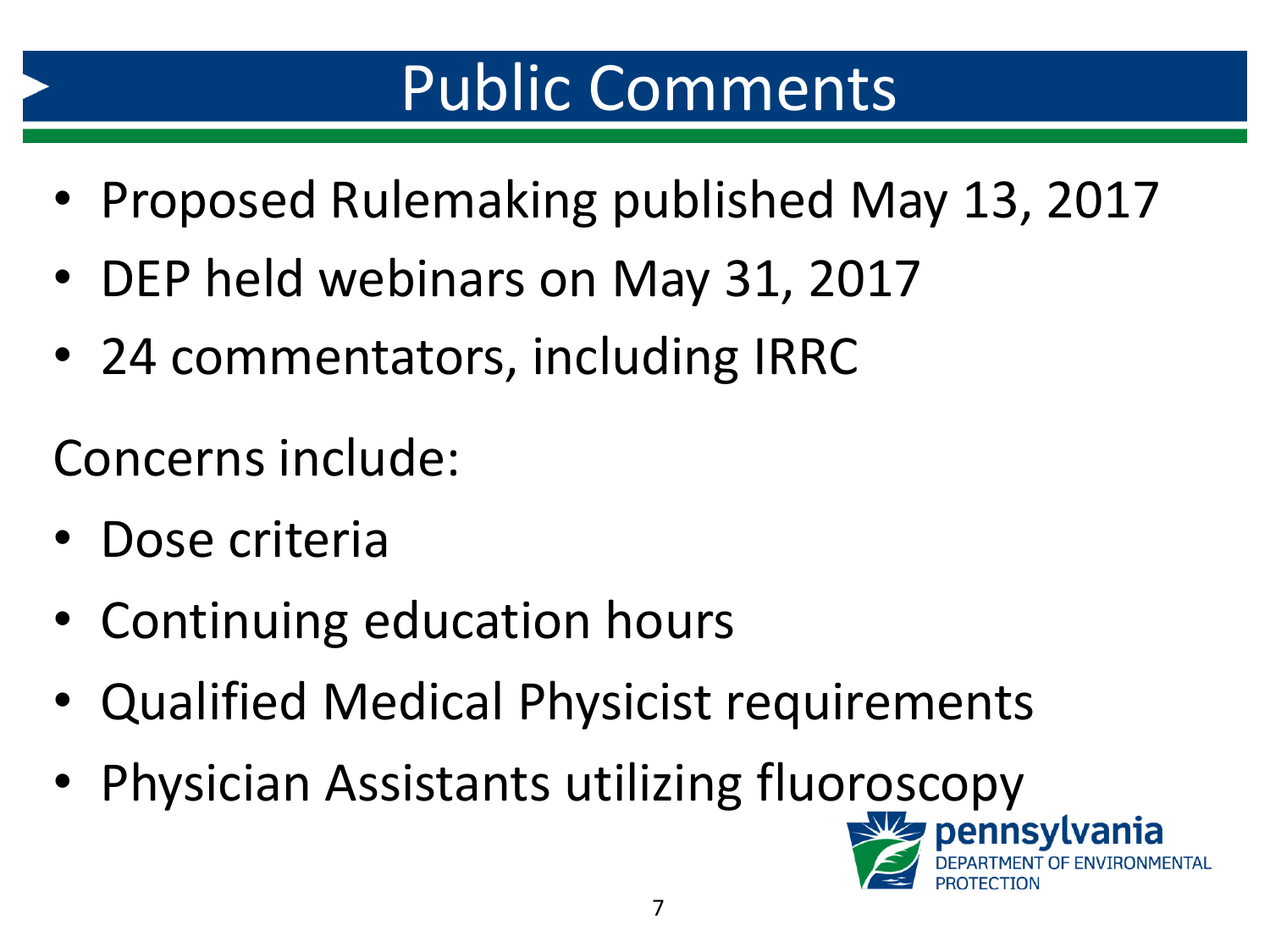## Public Comments

- Limits to the number of Radon firm certified individuals and employees
- Radon firm employee training requirements
- Date of birth requirement for Radon firm employees
- Eliminate certification exemption for new construction builders
- Reference current ANSI/AARST Standards

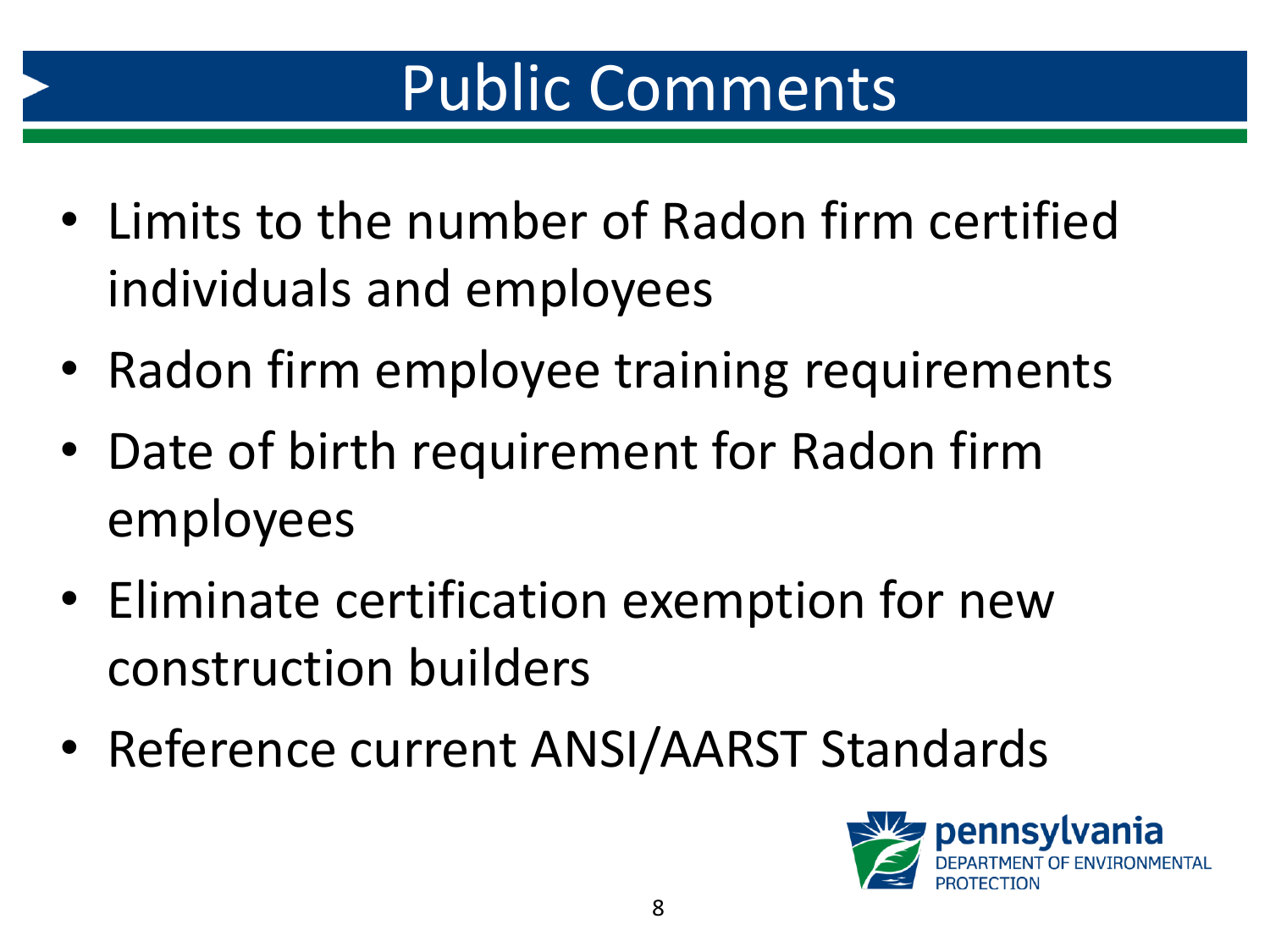### Advisory Committee Review

- The Radiation Protection Advisory Committee and a subcommittee of radon professionals reviewed and recommended moving forward with the final amendments on October 19, 2017.
- Responses to IRRC suggestions and questions incorporated in Preamble and Comment/Response Document.

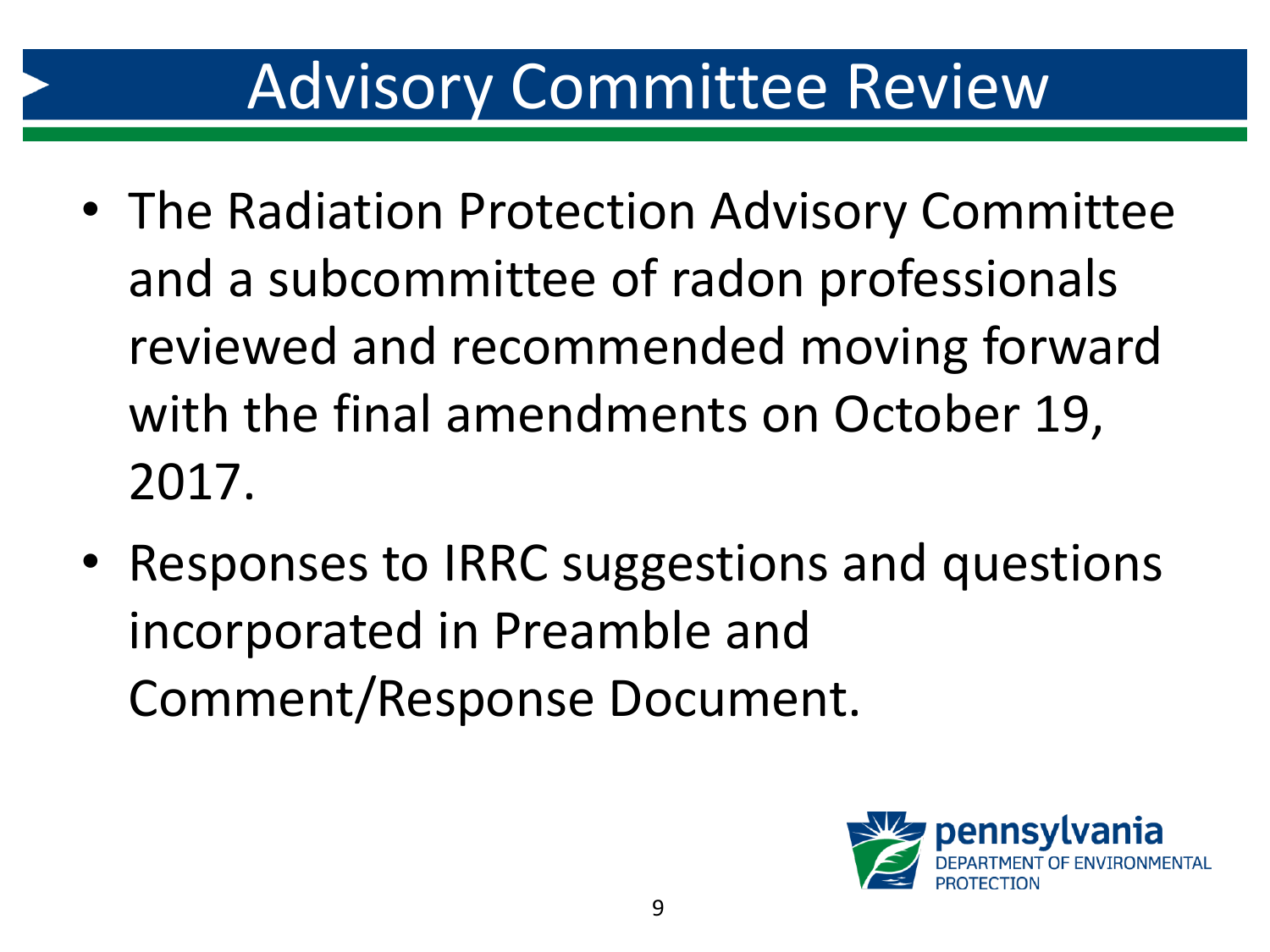### Recommendation

- DEP recommends the adoption of this final rulemaking.
- The final rulemaking will take effect 90 days after publication in the *Pennsylvania Bulletin.*